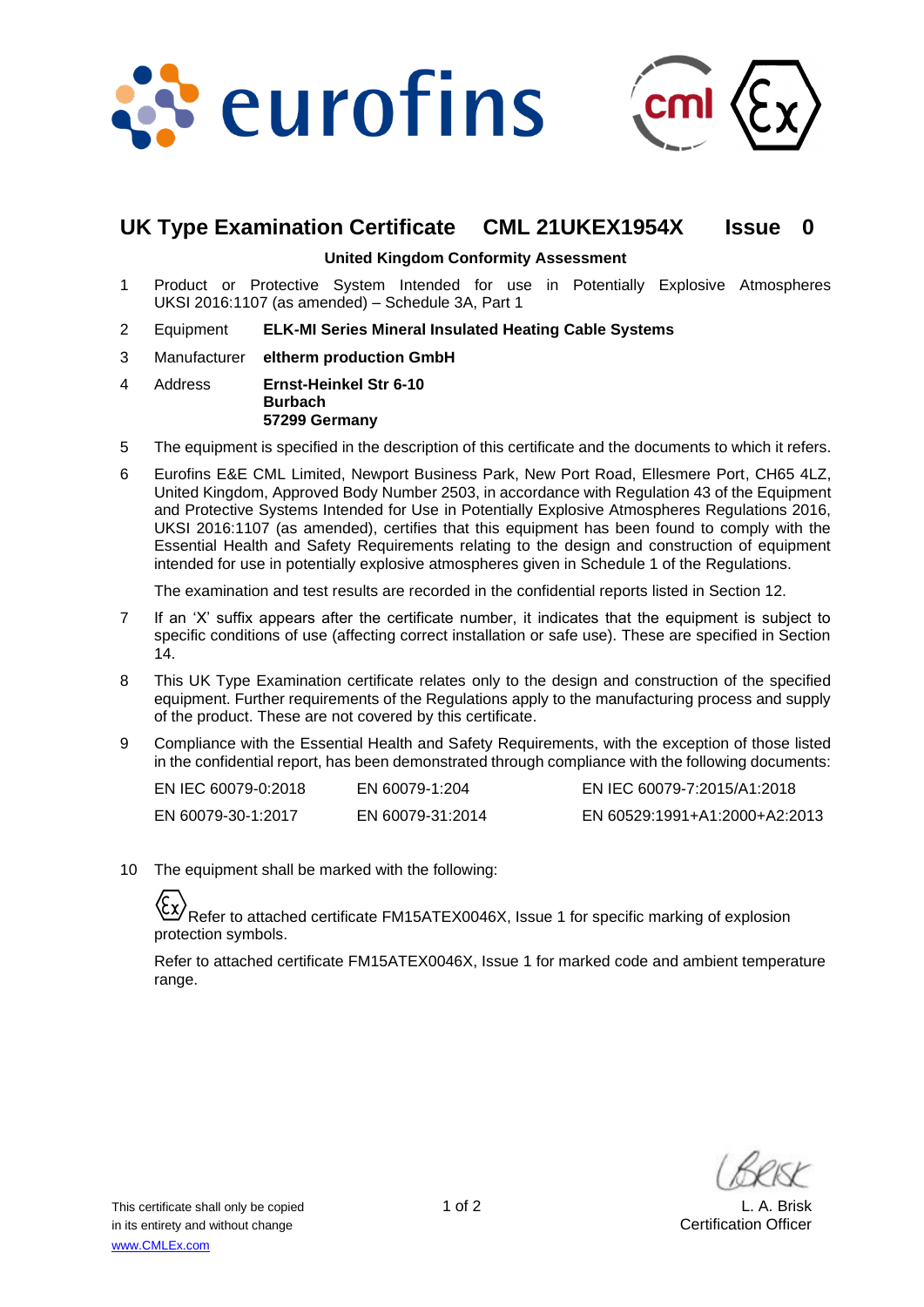



## **11 Description**

For product description refer to attached certificate FM15ATEX0046X, Issue 1.

### **12 Certificate history and evaluation reports**

| <b>Issue</b> | Date                     | <b>Associated report</b> | <b>Notes</b>                                                                                                                            |
|--------------|--------------------------|--------------------------|-----------------------------------------------------------------------------------------------------------------------------------------|
|              | 07 Sep 2021   R14513G/00 |                          | Issue of the prime certificate.<br>FM15ATEX0046X, Issue 1 is attached and shall<br>be referred to in conjunction with this certificate. |

Note: Drawings that describe the equipment are listed or referred to in the Annex.

#### **13 Conditions of Manufacture**

For conditions of manufacture, refer to attached certificate FM15ATEX0046X, Issue 1.

Any routine tests/verifications required by the ATEX certification shall be conducted.

#### **14 Specific Conditions of Use**

For specific conditions of use, refer to attached certificate FM15ATEX0046X, Issue 1.